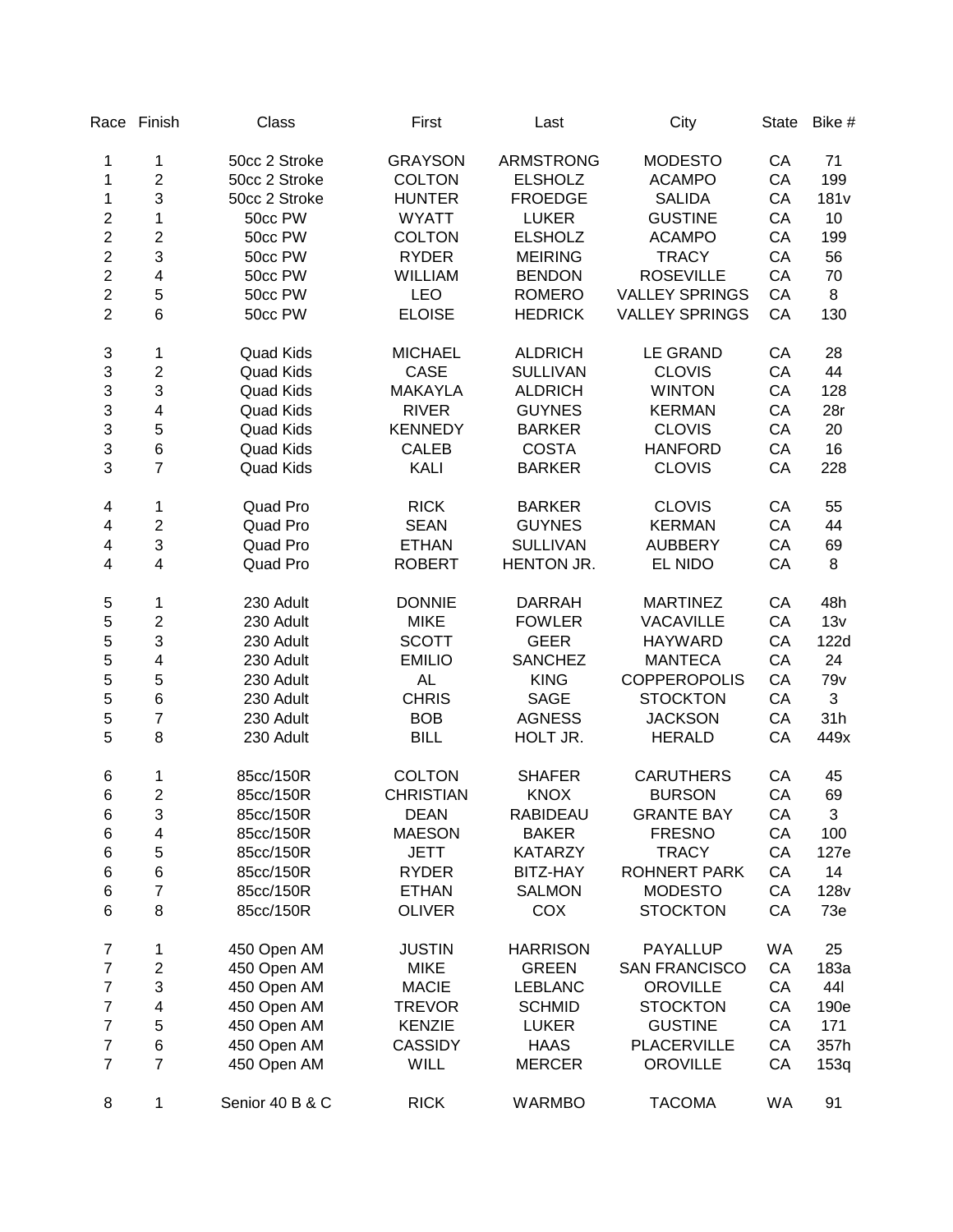| 8  | 1                        | Master 60 B & C      | <b>FREDDIE</b>     | <b>SANCHEZ</b>    | <b>MANTECA</b>        | CA        | 20z             |
|----|--------------------------|----------------------|--------------------|-------------------|-----------------------|-----------|-----------------|
| 8  | 2                        | Master 60 B & C      | LEE                | <b>SHARP</b>      | PLACERVILLE           | CA        | 138k            |
| 8  | 3                        | Master 60 B & C      | <b>AL</b>          | <b>KING</b>       | <b>COPPEROPOLIS</b>   | CA        | 79 <sub>v</sub> |
| 9  | 1                        | Open Money           | <b>ANDREW</b>      | <b>LUKER</b>      | <b>GUSTINE</b>        | CA        | 11              |
| 9  | 2                        | Open Money           | <b>CHRISTIAN</b>   | <b>SPURGEON</b>   | <b>LODI</b>           | CA        | 33              |
| 9  | 3                        | Open Money           | <b>TONY</b>        | <b>MEIRING</b>    | <b>TRACY</b>          | CA        | 1               |
| 9  | 4                        | Open Money           | <b>BLAKE</b>       | <b>ASH</b>        | <b>SOLEDAD</b>        | CA        | 40v             |
| 9  | 5                        | Open Money           | <b>BRONSON</b>     | <b>PEARCE</b>     | <b>BAKERSFIELD</b>    | CA        | 32              |
| 9  | 6                        | Open Money           | <b>BRANDEN</b>     | WELLER            | <b>UKIAH</b>          | CA        | 25              |
| 9  | $\overline{7}$           | Open Money           | <b>JON</b>         | <b>SCHAEFER</b>   | <b>OROVILLE</b>       | CA        | 92q             |
| 9  | 8                        | Open Money           | <b>CHAD</b>        | <b>SPURGEON</b>   | <b>LODI</b>           | CA        | 35e             |
| 9  | 9                        | Open Money           | <b>KENNY</b>       | <b>HOLLAND</b>    | <b>STOCKTON</b>       | CA        | 55h             |
| 9  | 10                       | Open Money           | <b>NICK</b>        | LEDOU             | <b>SANTA ROSA</b>     | CA        | 75              |
| 9  | 11                       | Open Money           | <b>CASEY</b>       | <b>YARROW</b>     | <b>FAIRFIELD</b>      | CA        | 92              |
| 10 | 1                        | 100cc Sptm Stock/Mod | <b>SHARON</b>      | <b>MOWELL</b>     | <b>PARADISE</b>       | CA        | 11              |
| 10 | 2                        | 100cc Sptm Stock/Mod | <b>MACIE</b>       | <b>LEBLANC</b>    | <b>OROVILLE</b>       | CA        | 10              |
| 10 | 3                        | 100cc Sptm Stock/Mod | <b>JOHN</b>        | <b>DAWSON</b>     | <b>LOCKEFORD</b>      | CA        | 52e             |
| 10 | 4                        | 100cc Sptm Stock/Mod | <b>CHRISTOPHER</b> | <b>ROSS</b>       | <b>MI WUK</b>         | CA        | 29              |
| 10 | 5                        | 100cc Sptm Stock/Mod | <b>DUSTIN</b>      | <b>RYNEARSON</b>  | <b>MODESTO</b>        | CA        | 117d            |
| 11 | 1                        | Super Senior A       | <b>JOHN</b>        | <b>SELF</b>       | <b>PLEASANTON</b>     | CA        | 22y             |
| 11 | $\overline{c}$           | Super Senior A       | <b>BROK</b>        | <b>MCALLISTER</b> | <b>LINCOLN</b>        | CA        | 357             |
| 11 | 3                        | Super Senior A       | <b>JACK</b>        | <b>ROBERTS</b>    | <b>SAN JOSE</b>       | CA        | 26u             |
| 11 | 4                        | Super Senior A       | <b>JEFF</b>        | <b>MASON</b>      | POPE VALLEY           | CA        | 16v             |
| 11 | 5                        | Super Senior A       | <b>MIKE</b>        | <b>PITSCHNER</b>  | <b>CASTRO VALLEY</b>  | CA        | 46y             |
| 12 | 1                        | 65cc Open            | <b>JETT</b>        | <b>KATARZY</b>    | <b>TRACY</b>          | CA        | 127e            |
| 12 | 2                        | 65cc Open            | <b>BRODY</b>       | <b>DAVIS</b>      | <b>LODI</b>           | CA        | 142e            |
| 12 | 3                        | 65cc Open            | <b>JACKSON</b>     | <b>BROWN</b>      | <b>MODESTO</b>        | CA        | 22              |
| 12 | 4                        | 65cc Open            | <b>OLIVER</b>      | COX               | <b>STOCKTON</b>       | CA        | 73e             |
| 12 | 5                        | 65cc Open            | <b>KAYDEN</b>      | <b>BLODGETT</b>   | <b>VALLEY SPRINGS</b> | CA        | 12              |
| 12 | 6                        | 65cc Open            | <b>WYATT</b>       | <b>ELSHOLZ</b>    | <b>ACAMPO</b>         | CA        | 198             |
| 12 | $\overline{7}$           | 65cc Open            | <b>MACIAH</b>      | <b>JACOBS</b>     | <b>HERALD</b>         | CA        | 11              |
| 12 | 8                        | 65cc Open            | <b>DARIEN</b>      | <b>HEDRICK</b>    | <b>STOCKTON</b>       | CA        | x               |
| 13 | 1                        | Vet A                | <b>MATTHEW</b>     | YAPELLI           | <b>KELSEYVILLE</b>    | CA        | 44              |
| 13 | $\overline{\mathbf{c}}$  | Vet A                | <b>NICK</b>        | <b>LEDOU</b>      | <b>SANTA ROSA</b>     | CA        | 75              |
| 13 | 3                        | Vet A                | <b>KEVIN</b>       | <b>KEERAN</b>     | CONCORD               | CA        | 61c             |
| 13 | 4                        | Vet A                | <b>JIMMY</b>       | <b>ABRAMS</b>     | REDWOOD CITY          | CA        | 24 <sub>p</sub> |
| 13 | 5                        | Vet A                | <b>MIKE</b>        | <b>PITSCHNER</b>  | <b>CASTRO VALLEY</b>  | CA        | 46y             |
| 13 | 6                        | Vet A                | <b>JACK</b>        | <b>ROBERTS</b>    | <b>SAN JOSE</b>       | CA        | 26u             |
| 13 | $\overline{7}$           | Vet A                | <b>TYLER</b>       | <b>BITTROLFF</b>  | <b>ACAMPO</b>         | CA        | 95e             |
| 13 | 8                        | Vet A                | <b>PEDRO</b>       | <b>BROWN</b>      | <b>STOCKTON</b>       | CA        | 21              |
| 14 | 1                        | 250 Open             | <b>MYLES</b>       | <b>HENDERSON</b>  | <b>STOCKTON</b>       | CA        | 1x              |
| 14 | $\overline{c}$           | 250 Open             | <b>KAGE</b>        | <b>TADMAN</b>     | <b>SALINAS</b>        | CA        | 28              |
| 14 | 3                        | 250 Open             | <b>TANNER</b>      | <b>PELTON</b>     | SPAWAWAY              | <b>WA</b> | 8               |
| 14 | $\overline{\mathcal{A}}$ | 250 Open             | <b>SHARON</b>      | <b>MOWELL</b>     | <b>PARADISE</b>       | CA        | 190y            |
| 14 | 5                        | 250 Open             | <b>JAYMES</b>      | <b>ARNAIZ</b>     | <b>STOCKTON</b>       | CA        | 251e            |
| 14 | 6                        | 250 Open             | <b>JOE</b>         | <b>PEREIRA</b>    | <b>ROHNERT PARK</b>   | CA        | 163f            |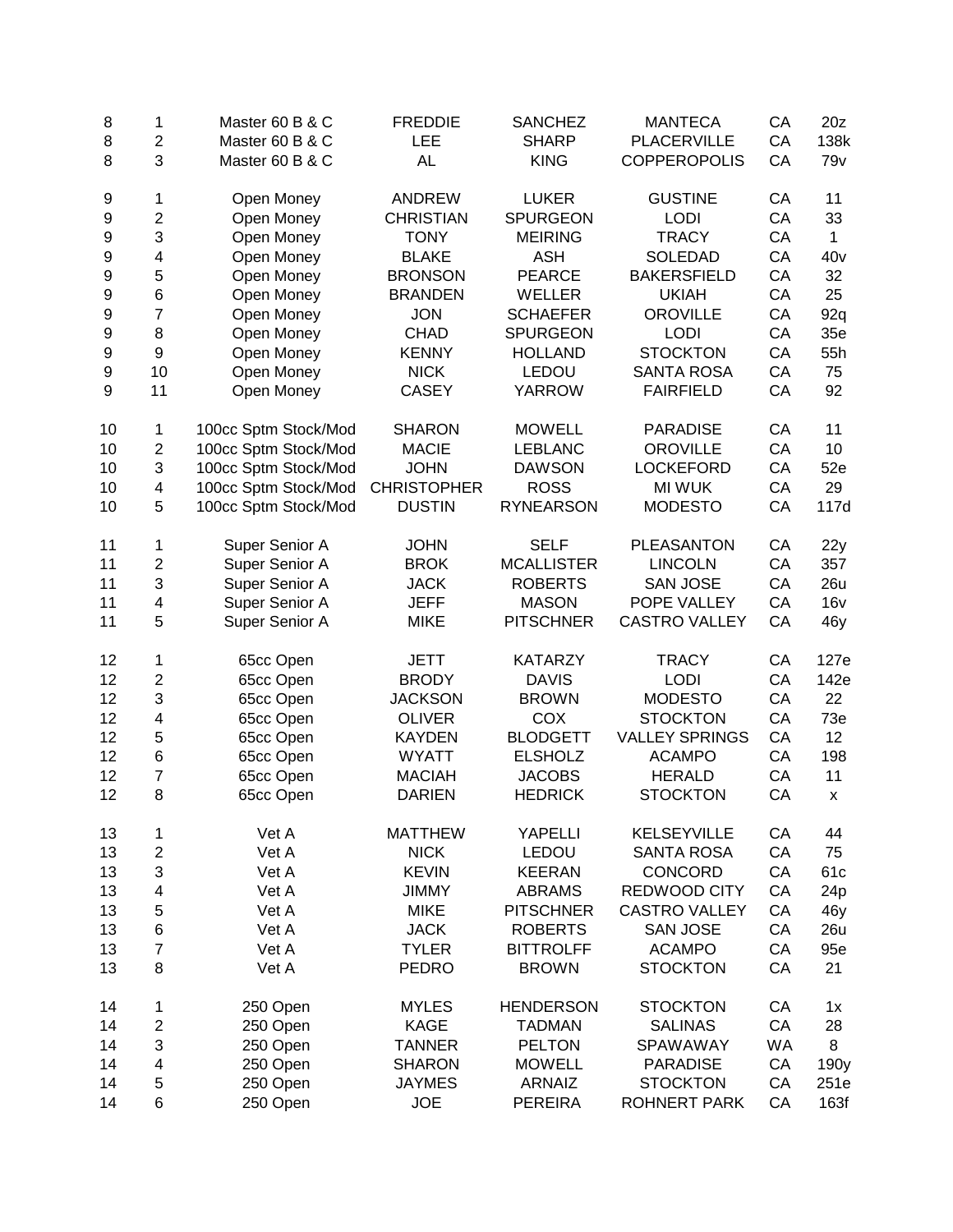| 14 | 7                        | 250 Open            | <b>MASON</b>       | <b>SMITH</b>       | <b>BUCKLEY</b>        | <b>WA</b> | 9                |
|----|--------------------------|---------------------|--------------------|--------------------|-----------------------|-----------|------------------|
| 14 | 8                        | 250 Open            | <b>MASON</b>       | <b>SMITH</b>       | <b>SALINAS</b>        | CA        | 10               |
| 14 | 9                        | 250 Open            | <b>LOGAN</b>       | <b>WARMBO</b>      | <b>TACOMA</b>         | <b>WA</b> | 91               |
| 15 | 1                        | 100cc Yth Stk/Mod   | <b>DEAN</b>        | <b>RABIDEAU</b>    | <b>GRANTE BAY</b>     | CA        | 12               |
| 15 | $\overline{2}$           | 100cc Yth Stk/Mod   | <b>ETHAN</b>       | <b>SALMON</b>      | <b>MODESTO</b>        | CA        | <b>128v</b>      |
| 15 | 3                        | 100cc Yth Stk/Mod   | <b>JOE</b>         | <b>HEDRICK</b>     | <b>VALLEY SPRINGS</b> | CA        | 122              |
| 15 | 4                        | 100cc Yth Stk/Mod   | <b>NICKOA</b>      | <b>HELMICK</b>     | <b>PETRALUMA</b>      | CA        | 11x              |
| 15 | 5                        | 100cc Yth Stk/Mod   | <b>CADEN</b>       | <b>HELMICK</b>     | <b>PETALUMA</b>       | CA        | 11z              |
| 15 | 6                        | 100cc Yth Stk/Mod   | <b>LUKE</b>        | <b>BALZHISER</b>   | <b>CLEMENTS</b>       | CA        | 134 <sub>v</sub> |
|    |                          |                     |                    |                    |                       |           |                  |
| 16 | 1                        | Vet B & C           | <b>RICK</b>        | <b>WARMBO</b>      | <b>TACOMA</b>         | <b>WA</b> | 91               |
| 16 | $\overline{c}$           | Vet B & C           | <b>TREVOR</b>      | <b>SCHMID</b>      | <b>STOCKTON</b>       | CA        | 190e             |
| 16 | 3                        | Vet B & C           | <b>CASSIDY</b>     | <b>HAAS</b>        | <b>PLACERVILLE</b>    | CA        | 357h             |
| 16 | 1                        | Senior A            | <b>SHERMAN</b>     | LEE                | <b>CORNING</b>        | CA        | 1                |
| 16 | $\overline{2}$           | Senior A            | <b>MATT</b>        | <b>WILLARD</b>     | <b>GALT</b>           | CA        | <b>16w</b>       |
| 17 | 1                        | Master A            | <b>DONNIE</b>      | <b>DARRAH</b>      | <b>MARTINEZ</b>       | CA        | 48h              |
| 17 | $\overline{c}$           | Master A            | <b>WILLIAM</b>     | <b>MCDONNELL</b>   | <b>LODI</b>           | CA        | 26m              |
| 17 | 3                        | Master A            | <b>MIKE</b>        | <b>FOWLER</b>      | <b>VACAVILLE</b>      | CA        | 13v              |
| 17 | 4                        | Master A            | <b>RICHARD</b>     | <b>ARNOLD</b>      | <b>MODESTO</b>        | CA        | 7y               |
| 17 | 5                        | Master A            | <b>GARY</b>        | <b>CORDEIRO</b>    | <b>SAN JOSE</b>       | CA        | 11c              |
| 17 | 6                        | Master A            | <b>KEN</b>         | <b>ALLEN</b>       | <b>COULTERVILLE</b>   | CA        | 99v              |
| 17 | 7                        | Master A            | <b>JAY</b>         | <b>GARDENER</b>    | <b>SPARKS</b>         | <b>NV</b> | 17n              |
| 17 | 8                        | Master A            | <b>CHRIS</b>       | <b>SAGE</b>        | <b>STOCKTON</b>       | CA        | 3                |
| 17 | 9                        | Master A            | <b>RALPH</b>       | LEE                | <b>LODI</b>           | CA        | 8e               |
| 17 | 10                       | Master A            | <b>TOM</b>         | <b>FREDRICKSON</b> | <b>SONOMA</b>         | CA        | 62s              |
| 17 | 11                       | Master A            | <b>CHRISTOPHER</b> | <b>ROSS</b>        | <b>MI WUK</b>         | CA        | 29               |
|    |                          |                     |                    |                    |                       |           |                  |
| 18 | 1                        | <b>Open Singles</b> | <b>KAGE</b>        | <b>TADMAN</b>      | <b>SALINAS</b>        | CA        | 28               |
| 18 | $\overline{c}$           | Open Singles        | <b>JUSTIN</b>      | <b>HARRISON</b>    | <b>PAYALLUP</b>       | <b>WA</b> | 25               |
| 18 | 3                        | Open Singles        | <b>MYLES</b>       | <b>HENDERSON</b>   | <b>STOCKTON</b>       | CA        | 1x               |
| 18 | $\overline{\mathcal{A}}$ | Open Singles        | <b>TANNER</b>      | <b>PELTON</b>      | SPAWAWAY              | <b>WA</b> | 8                |
| 18 | 5                        | Open Singles        | <b>MACIE</b>       | <b>LEBLANC</b>     | <b>OROVILLE</b>       | CA        | 441              |
| 18 | 6                        | Open Singles        | <b>SHARON</b>      | <b>MOWELL</b>      | <b>PARADISE</b>       | CA        | 190y             |
| 18 | $\overline{7}$           | Open Singles        | <b>WILL</b>        | <b>MERCER</b>      | <b>OROVILLE</b>       | CA        | 153q             |
| 18 | 8                        | Open Singles        | <b>JOE</b>         | <b>PEREIRA</b>     | ROHNERT PARK          | CА        | 163f             |
| 18 | 9                        | <b>Open Singles</b> | <b>MASON</b>       | <b>SMITH</b>       | <b>BUCKLEY</b>        | <b>WA</b> | 9                |
| 18 | 10                       | <b>Open Singles</b> | <b>LOGAN</b>       | <b>WARMBO</b>      | <b>TACOMA</b>         | <b>WA</b> | 91               |
| 18 | 11                       | <b>Open Singles</b> | <b>MASON</b>       | <b>SMITH</b>       | <b>SALINAS</b>        | CA        | 10               |
| 18 | 12                       | Open Singles        | <b>TREVOR</b>      | <b>SCHMID</b>      | <b>STOCKTON</b>       | CA        | 190e             |
| 18 | 13                       | Open Singles        | <b>COLTEN</b>      | <b>WILLARD</b>     | <b>GALT</b>           | CA        | 191x             |
| 18 | 14                       | Open Singles        | <b>JAYMES</b>      | <b>ARNAIZ</b>      | <b>STOCKTON</b>       | CA        | 251e             |
| 19 | 1                        | Vintage A           | <b>WILLIAM</b>     | <b>MCDONNELL</b>   | <b>LODI</b>           | CA        | 26m              |
| 19 | $\mathbf{2}$             | Vintage A           | <b>ROBERT</b>      | <b>MCDONNELL</b>   | <b>LIVERMORE</b>      | CA        | 1                |
| 19 | 3                        | Vintage A           | <b>JAY</b>         | <b>GARDENER</b>    | <b>SPARKS</b>         | <b>NV</b> | 17n              |
| 19 | 4                        | Vintage A           | <b>MIKE</b>        | <b>FOWLER</b>      | VACAVILLE             | CA        | 13v              |
| 19 | 5                        |                     | <b>DONNIE</b>      | <b>DARRAH</b>      | <b>MARTINEZ</b>       | CA        | 48h              |
|    |                          | Vintage A           |                    |                    |                       |           |                  |
| 19 | 6                        | Vintage A           | <b>NATHANIEL</b>   | <b>DART</b>        | <b>COLUSA</b>         | CA        | 65v              |
| 19 | $\overline{7}$           | Vintage A           | <b>JIMMY</b>       | <b>ABRAMS</b>      | REDWOOD CITY          | CA        | 24 <sub>p</sub>  |
| 19 | 8                        | Vintage A           | <b>MATT</b>        | <b>WILLARD</b>     | <b>GALT</b>           | CA        | <b>16w</b>       |